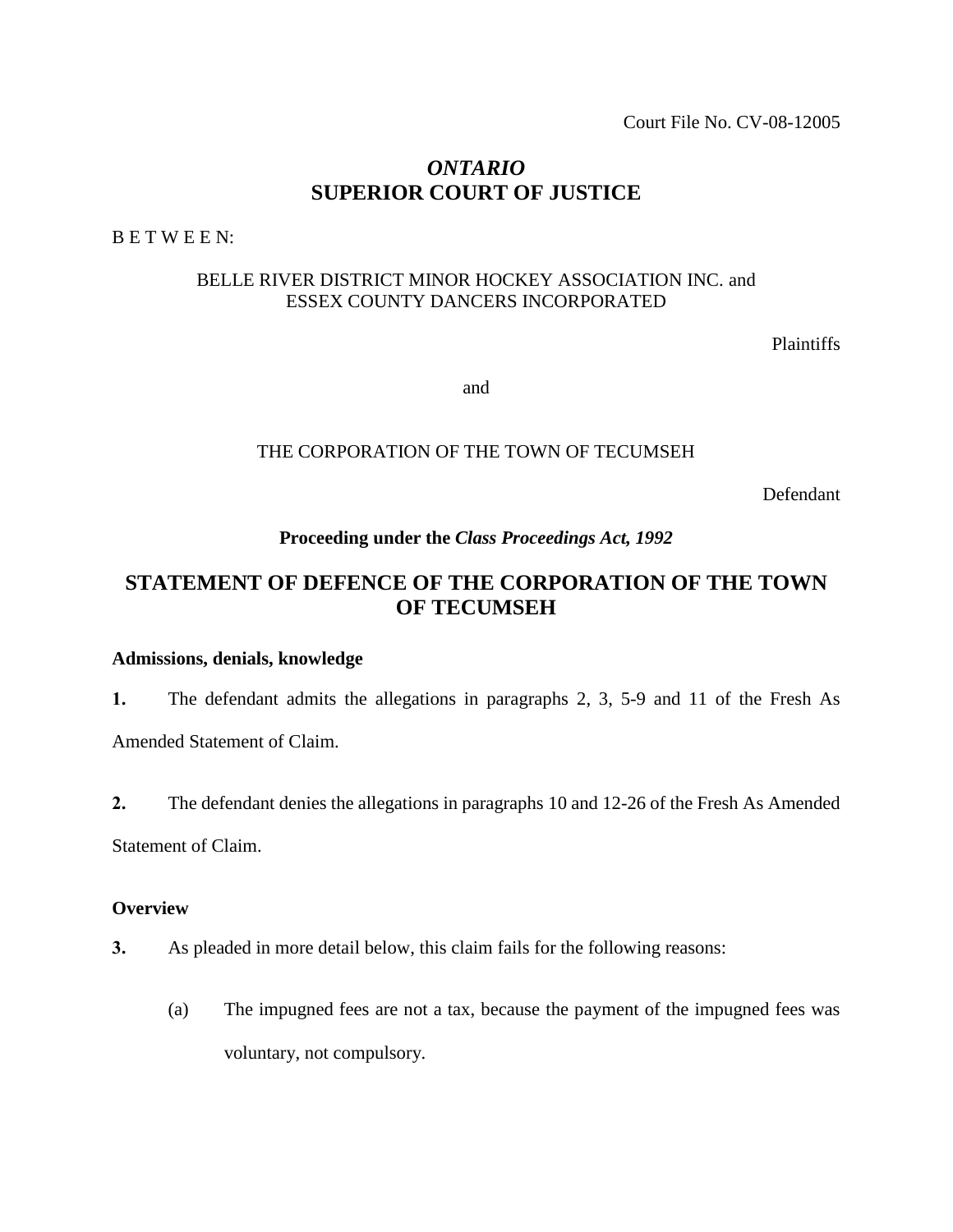- (b) In the alternative, the impugned fees are not a tax because they are a regulatory charge:
	- (i) They are a part of two regulatory schemes: the regulation of gaming in Canada, and the municipal regulations of the Town of Tecumseh; and
	- (ii) The impugned fees are connected to these regulatory schemes both because the fees have a regulatory purpose, and the revenues generated by the fees are tied to the costs of the regulatory scheme.
- (c) In the further alternative, the impugned fees are not a tax because they are a proprietary charge.
- (d) The defendant has not been unjustly enriched by the fees, and in the alternative it has changed its position such that it is no longer enriched.
- (e) Claims for fees paid outside the basic limitation period are statute-barred.
- (f) The equitable doctrines of laches, acquiescence, and estoppel apply because the plaintiffs, the members of the class, and their representatives have acquiesced in the level of the fees and have unduly delayed commencing this action, and the defendant has relied on those implicit representations that the fees were proper and valid.

### **The parties**

**4.** The defendant, The Corporation of the Town of Tecumseh ("Tecumseh" or the "Town"), is a municipal corporation operating and subsisting under the *Municipal Act, 2001*, SO 2001, c 25, and, before January 1, 2003, under the former *Municipal Act*, RSO 1990, c M.45. The Town is the responsible government with respect to matters within its jurisdiction. It has been given various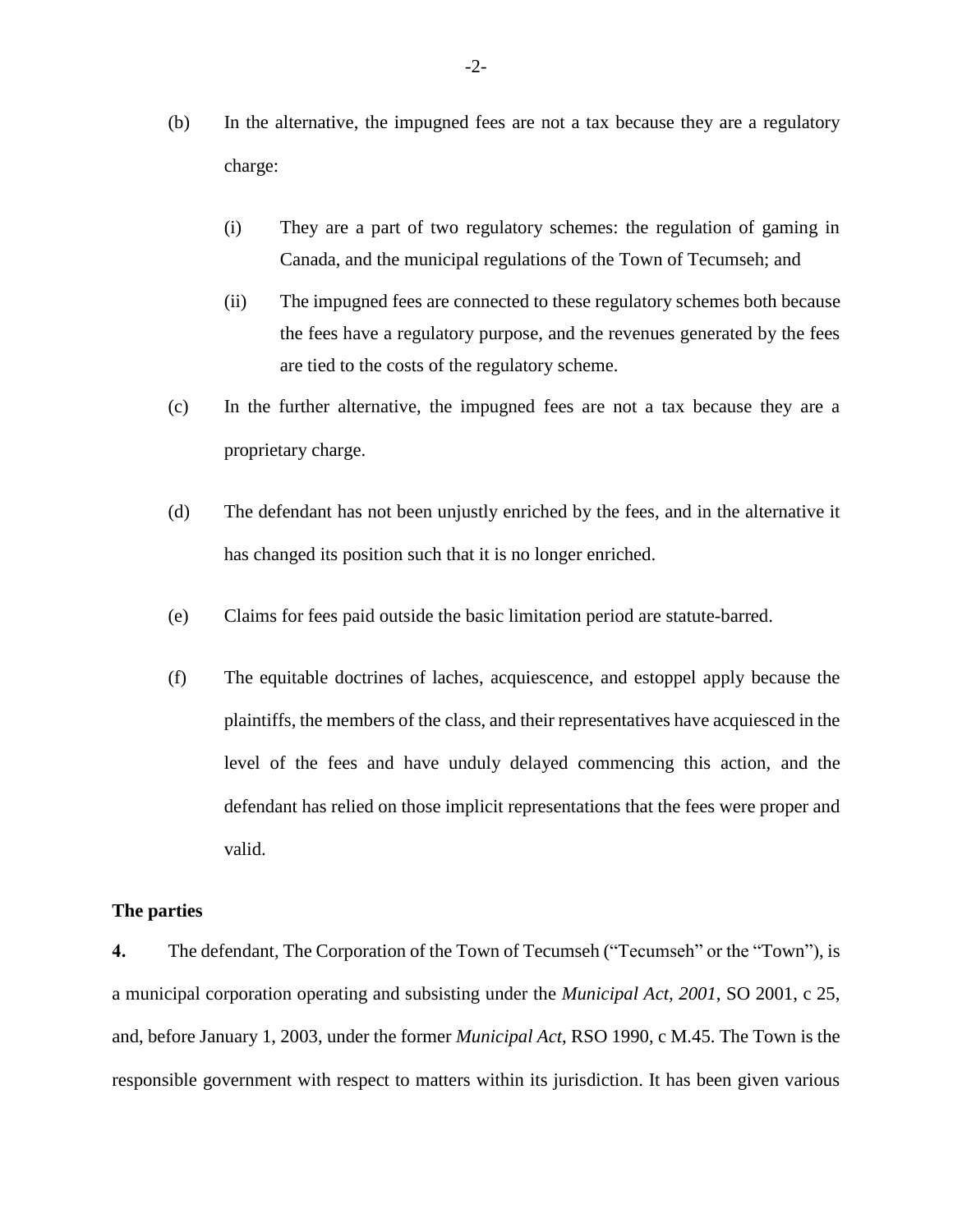powers and duties under the laws of Ontario and Canada for the purpose of providing good governance to its citizens. Tecumseh is composed of three former municipalities – The Corporation of the Town of Tecumseh, The Corporation of the Village of St. Clair Beach, and The Corporation of the Township of Sandwich South – which were amalgamated on January 1, 1999, pursuant to a Minister's Order made on November 19, 1997 under the former *Municipal Act*.

**5.** The plaintiffs are sophisticated not-for-profit corporations that raise funds and provide various services to the community. Their activities are based in Tecumseh and they provide services in Tecumseh and the surrounding area. To raise funds, they have held gaming events and in connection with those events they have applied for and received licences from the Town and from the Province of Ontario. Each plaintiff has represented, in those applications, that it is competent to conduct and manage gaming events and to be responsible for trust funds.

#### **The claim**

**6.** The claim seeks restitution of all amounts paid by class members as lottery licensing fees and lottery administration fees to the defendant on or after October 24, 1993 (being the date fifteen years before this action was commenced, pursuant to Ontario's ultimate limitation period in s. 15(1) of the *Limitations Act, 2002*, SO 2002, c 24, Sch B).

**7.** In relation to each individual payment of the impugned fees, there is a distinct and independent cause of action. As such, each cause of action may be affected differently by the facts pleaded below depending on what circumstances obtained at or before the time the individual payment was made.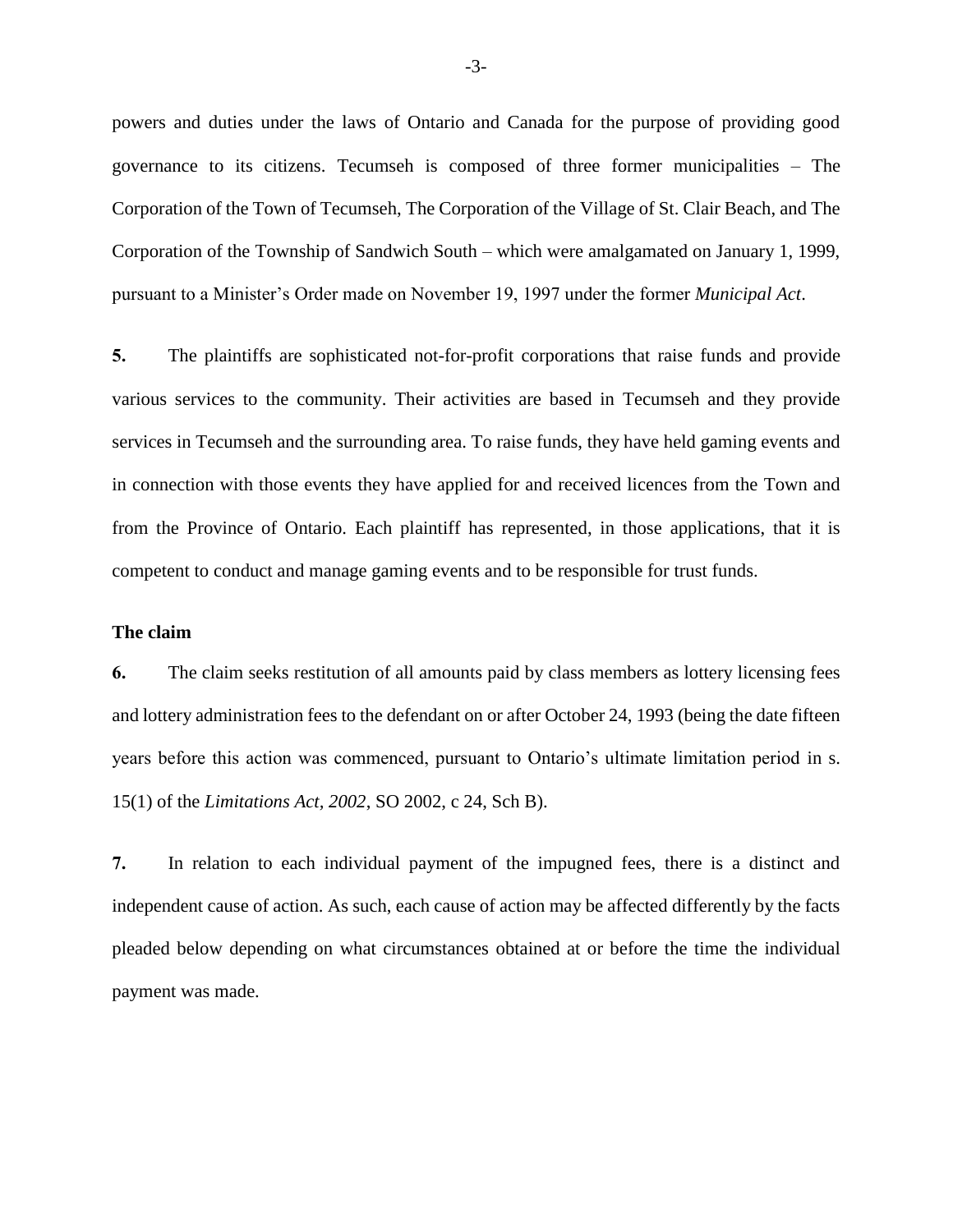#### **Charitable lottery gaming in Ontario**

**8.** Part VII of the *Criminal Code of Canada,* RSC 1985, c. C-46 (the "*Criminal Code*") is the headwaters of a broad interjurisdictional scheme to regulate gambling in Canada. It criminalizes almost all forms of gaming and then provides for certain carefully delineated exceptions. More specifically, s. 206 of the *Criminal Code* makes it a criminal offence to operate a lottery scheme in Canada. The *Criminal Code* then enacts certain carefully circumscribed exceptions in s. 207(1). One such exception, in s. 207(1)(b), allows "religious or charitable organizations" to operate lottery schemes "pursuant to a licence issued by the Lieutenant Governor in Council of the province" or his or her delegate, as long as the proceeds are used only for "charitable or religious object[s] or purpose[s]". Subsection 207(2) allows the licences to contain "such terms and conditions relating to the conduct, management and operation of" the lottery scheme as the granting authority may prescribe. If the terms and conditions are violated, or if the proceeds are not in fact used for a charitable purpose, the person or entity conducting the lottery is committing a criminal offence.

**9.** Since 1970, when s. 207 of the *Criminal Code* came into force more or less in its present form, Ontario's Lieutenant-Governor-in-Council has put in place several (sometimes overlapping) schemes to delegate the authority to issue charitable gaming licences. At some times, including at the present, the authority has been delegated to two actors simultaneously: municipalities may license lottery events of lower prize value whereas events of higher value (or games with certain characteristics) must be licensed by a provincial entity (now the Alcohol and Gaming Commission of Ontario or "AGCO", previously a Minister of the Crown). However, even with respect to the latter, the municipality plays a role: the licence application to the AGCO must be supported by a letter from the municipality in which the event is to take place. In deciding which charitable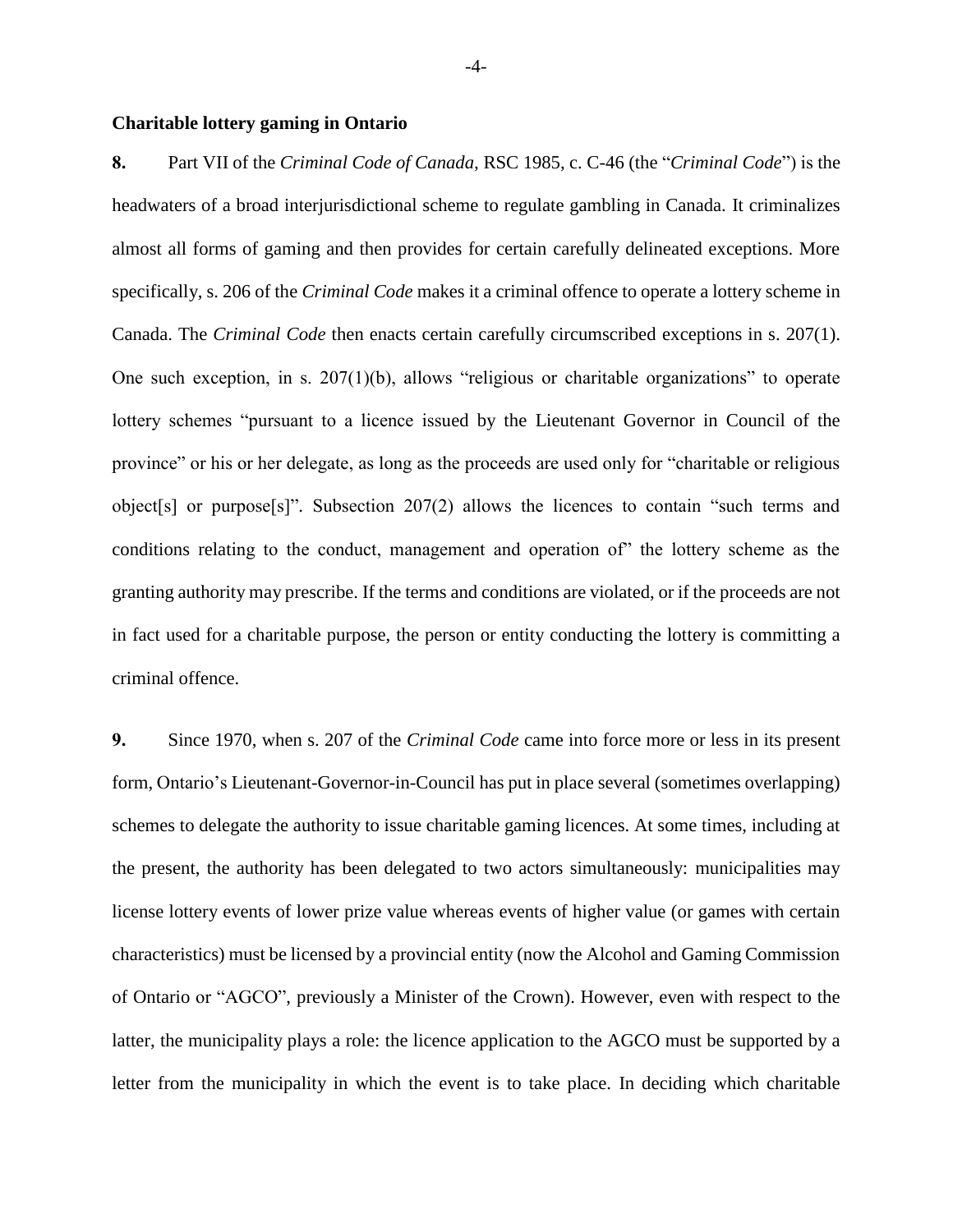gaming events to permit and which to refuse, and in setting the terms on which they will be permitted, the municipality is pursuing its own regulatory mandate to provide good government for its citizens.

**10.** For the lower-value events, the municipality charges a fee for the licence (a "Lottery Licensing Fee"). The current fee for bingos is a flat fee of \$165, and for all other lotteries a fee equal to 3% of the prize board. Before 2003, the bingo fee was equal to 3% of the prize board. In 2003, the Town reduced the fee to nil and then gradually increased it to the current flat level of \$165 in 2007 (pursuant to the New Revenue Model, described below).

**11.** From 1970 until 1993, lottery licensing in Ontario was governed by Order-in-Council 274/1970 (the "1970 OIC"). Under the 1970 OIC, municipalities were given the authority to issue licences to conduct lottery events, in which prizes were limited to \$3,500.00 per event. During this period, Ontario's Minister of Financial and Consumer Affairs<sup>1</sup> could impose terms on licences, which a municipality could then supplement. The Minister could prescribe the maximum level of licensing fees to be charged.

**12.** Between 1993 and 2008 (the period covering the bulk of the class), lottery licensing was governed by Order-in-Council 2688/93 ("1993 OIC"). The 1993 OIC delegated to the Director of what was then called the Gaming Control Commission (the "GCC") the authority to issue licences to "conduct and manage" lottery schemes. It also gave municipalities the authority to issue licences to charitable groups to "conduct and manage" any "bingo lottery event where the amount or value of the prize or prizes awarded is no greater than \$5,500.00 in value". The 1993 OIC required any lottery event to be conducted in accordance with the *Gaming Control Act, 1992*, SO

 $\overline{a}$ 

<sup>&</sup>lt;sup>1</sup> Most of the functions of the Minister of Financial and Consumer Affairs have since devolved to the Minister of Government and Consumer Services.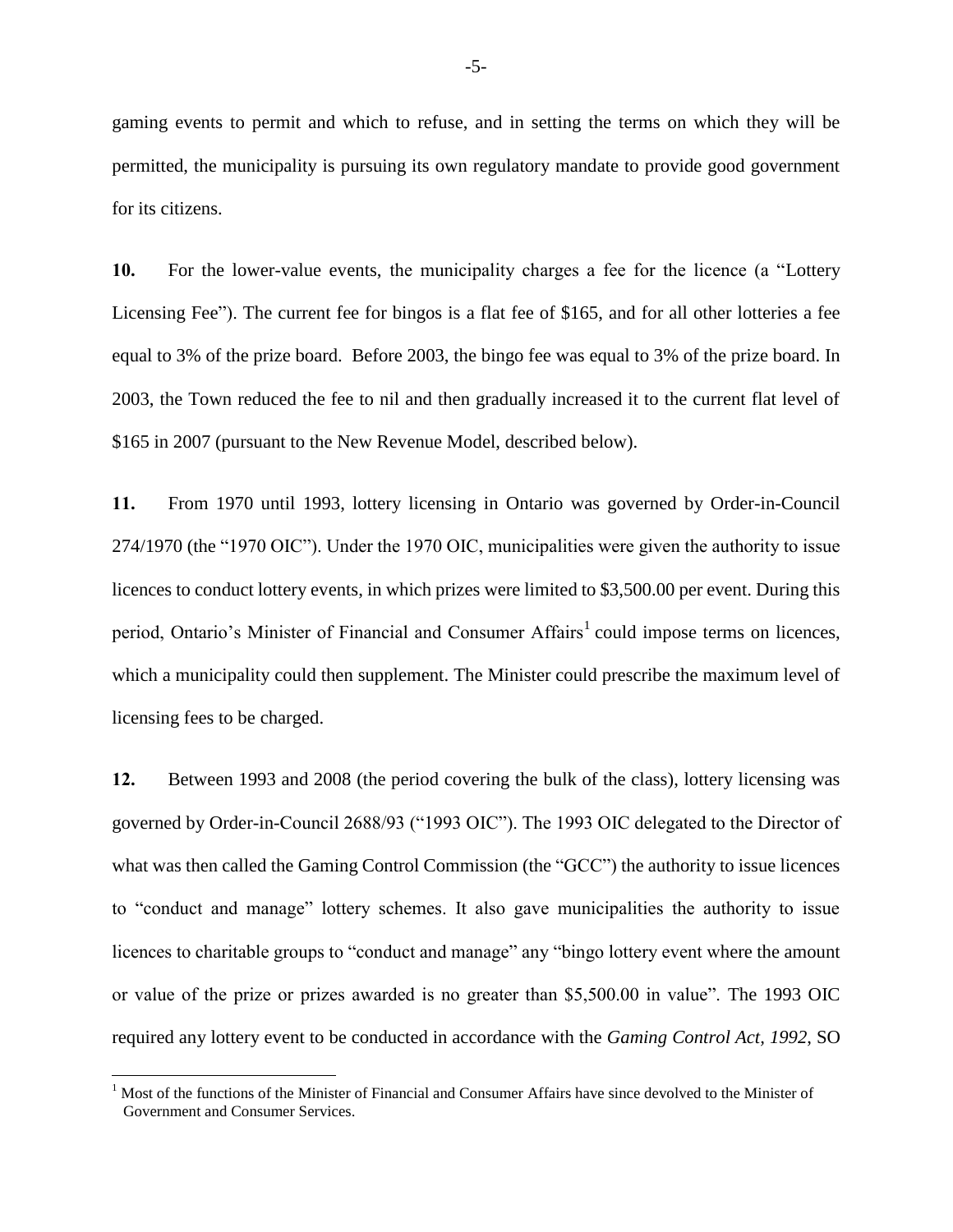1992, c  $24^2$  and gave the Director the authority to establish "[t]he maximum fees to be charged for the issuance of a licence".

**13.** In 1998, the Gaming Control Commission was abolished and the Alcohol and Gaming Commission of Ontario (the "AGCO") was established in its place. The functions and powers of the Director of the GCC were effectively transferred to the Registrar of the AGCO (the "Registrar") at that time.

**14.** The GCC Director (and later the Registrar) established the requirements for lottery licensing during most of the claim period as follows:

- (a) The publication of mandatory Terms and Conditions which were set by the GCC and later the AGCO, which were regularly amended from time to time. The Terms and Conditions govern the various financial and record-keeping requirements imposed on charitable organizations, the accounting procedures that must be followed by them, and the rules of play for the game of bingo and other lottery events;
- (b) The publication of the Lottery Licensing Policy Manual ("LLPM") to guide municipalities who are responsible for the design and implementation of their own regulatory activities, and to ensure harmonization between municipal regulation and the AGCO's policies, standards and directives; and
- (c) The establishment of a Protocol to identify roles and responsibilities of municipal licensing authorities in connection with the administration of charitable gaming.

 $\overline{a}$ 

<sup>2</sup> The *Gaming Control Act, 1992* is provincial legislation that creates a system for registration and regulation of participants in the bingo industry other than the actual licensed charities.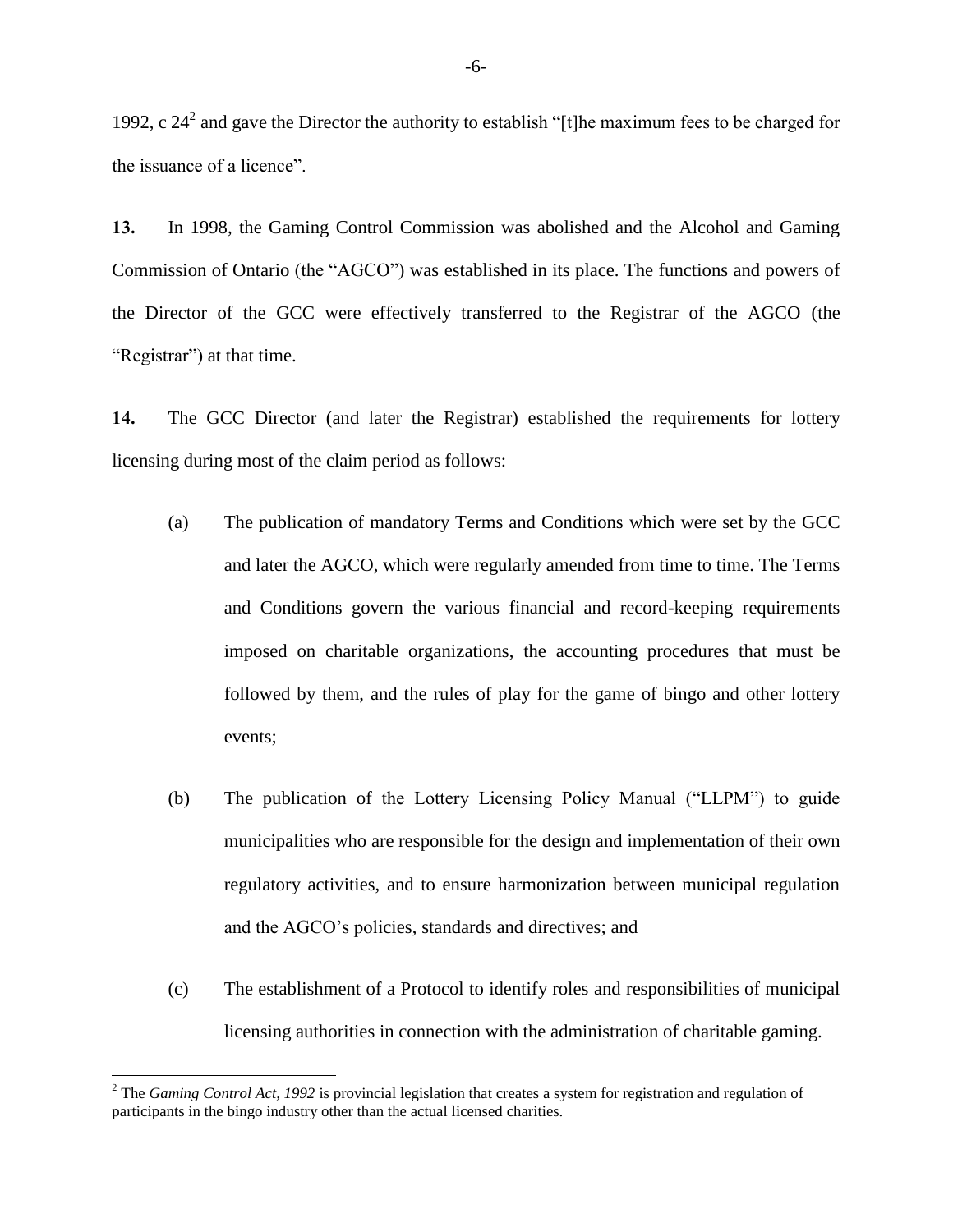**15.** Since 2008, in Ontario the authority to licence has been delegated by the Lieutenant-Governor-in-Council to the Registrar, by virtue of Order-in-Council 1413/2008 (the "2008 OIC"). Under the 2008 OIC, the Registrar has authority to specify the types of lottery events that may be conducted, the eligibility requirements to obtain a licence, and the permissible uses of the funds raised through charitable gaming, as well as to prescribe "the maximum fees to be charged for the issuing of a licence".

16. Under the 2008 OIC, for lottery events where the prize board<sup>3</sup> exceeds \$5,500.00, only the Registrar may issue licences. For lower-value events, however, municipalities may issue licences themselves. They must be satisfied that the charitable or religious organization meets the requirements established by the Registrar. Municipalities may also attach additional terms and conditions to the licence, conduct reviews of eligibility by particular licensees at any time, and suspend, cancel or refuse to issue licences.

#### **Charitable gaming in Tecumseh**

 $\overline{a}$ 

**17.** The Town has not enacted by-laws imposing requirements on charitable gaming different than or in addition to those in the AGCO Registrar's Terms and Conditions and the Lottery Licensing Policy Manual. It enacted By-Law No. 2000-79 (August 8, 2000), By-Law No. 2002-69 (August 13, 2002) and By-Law No. 2006-51 (August 8, 2006), appointing Lottery Licensing Officers. However, some of the predecessor municipalities enacted substantive by-laws, as follows:

<sup>&</sup>lt;sup>3</sup> The "prize board" for an event is the total value of prizes offered at the event.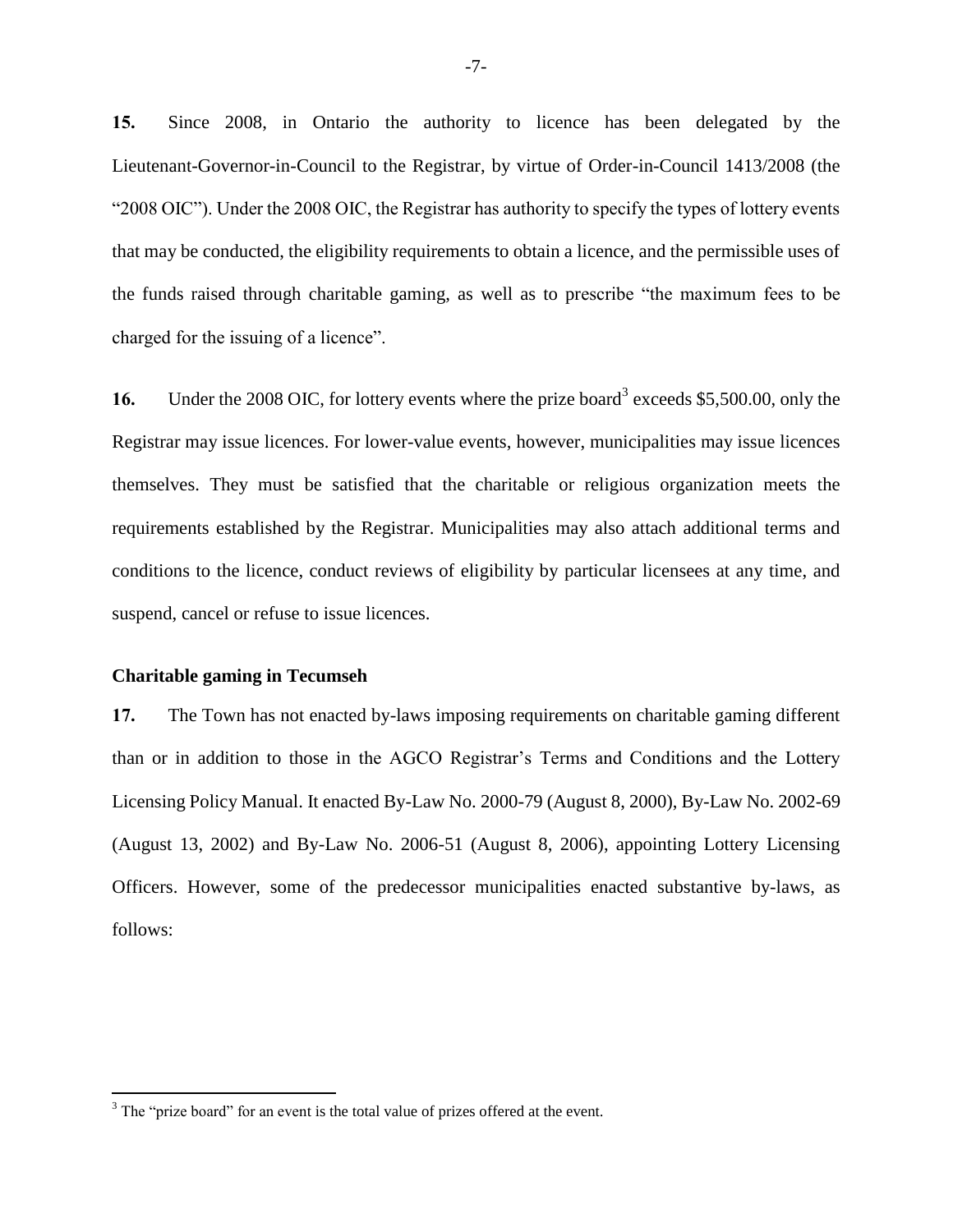- (a) St. Clair Beach passed By-Law No. 754 (August 3, 1971), and amended it by By-Law No. 2130 (August 26, 1996), but St. Clair Beach did not license any bingo events within the time period at issue in this proceeding;
- (b) The pre-amalgamation Town of Tecumseh passed By-Law No. 976 (April 27, 1970), and amended it by By-Law No. 976 (December 1, 1993), but the pre-amalgamation Town of Tecumseh did not license any bingo events – although there were bingo events licensed by the AGCO; and
- (c) Sandwich South did not enact substantive by-laws, but passed By-Law No. 81-47 (September 28, 1981), appointing Evelyn Oliver as Lottery Licensing Officer.

**18.** The Town has set the fees for charitable bingo licences. Before 2003, the rate was set at 3.0% of the maximum value of the prize board, consistent with the amount prescribed by the AGCO. In 2003, the fee was reduced to nil and, over the following years, increased gradually. In 2007, after consultation with the industry, the "New Revenue Model" was introduced, and the fee level was changed (as authorized by the AGCO) to a flat fee of \$165.00, coinciding with 3.0% of a \$5,500 prize board.

**19.** As discussed above, charitable or religious organizations that have been licensed to conduct and manage lottery schemes in Ontario must abide by the licensing requirement, the terms of the licence, the Registrar's Terms and Conditions, and any other requirements that the Registrar may impose. For lottery events that are conducted and managed in Tecumseh, the Town is responsible for administering this regulatory framework and ensuring compliance with the above requirements. This involves, *inter alia*: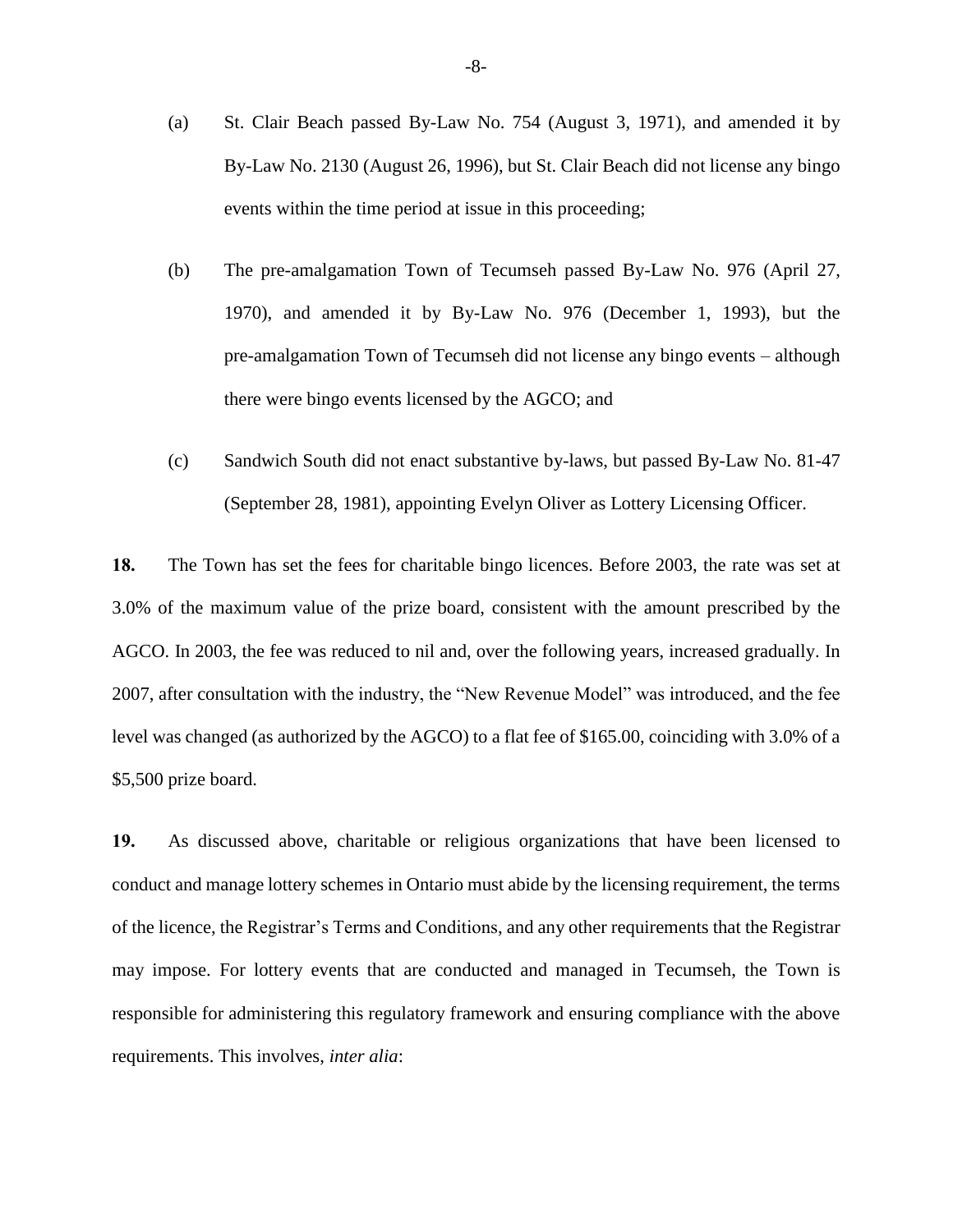- (a) reviewing applications for lottery licenses to ensure eligibility or qualifications of the applicant organizations;
- (b) reviewing financial statements and other reports from licensed organizations;
- (c) reviewing requests to change scheduling or format of licensed lottery events;
- (d) conducting inspections and audits of licensed organizations and events to ensure compliance;
- (e) monitoring and advising licensed organizations with respect to the permissible uses of funds generated from licensed events;
- (f) submitting required reports to the AGCO Registrar regarding licensed lottery events;
- (g) providing reports, information, and/or recommendations to its Council about various aspects of regulation of the charitable gaming industry in the Town;
- (h) maintaining current information on file for licensed organizations;
- (i) working with the relevant provincial entity (the GCC or later the AGCO) to coordinate the operation of the overall regulatory scheme; and
- (j) meeting and consulting with licensed organizations and industry participants.

**20.** These functions have required the services not only of the Town's Licensing and Enforcement Department, but also many other departments and offices within the Town.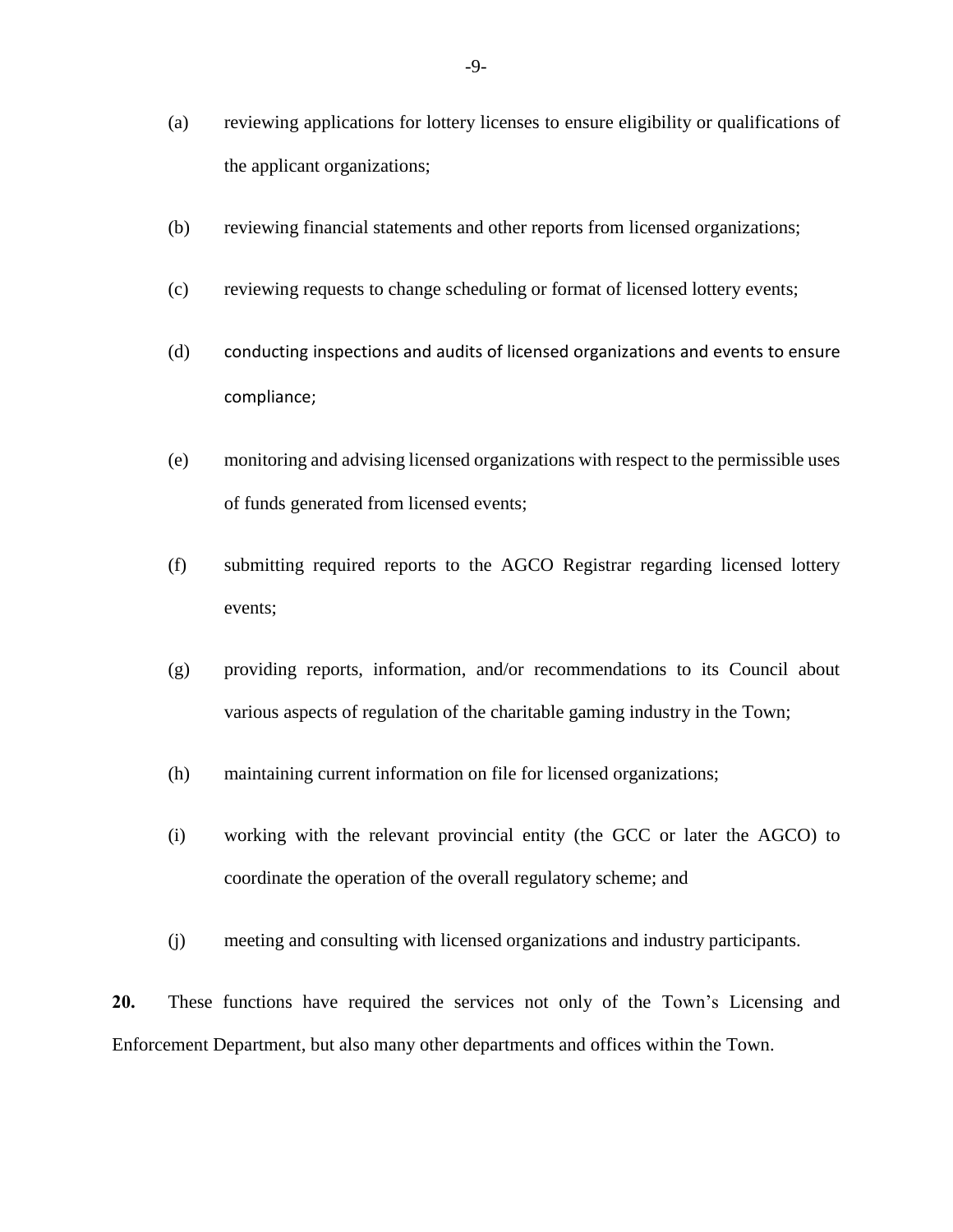#### **Class members have been involved in the setting of the impugned fees**

**21.** Throughout the class period, the Town has worked extensively with class members and their representatives to cooperate in the regulation of charitable gaming, including with respect to the level of licence fees and lottery administration fees.

**22.** One way in which this cooperation has occurred is through entities known as "Bingo Sponsor Associations" or "Hall Charities Associations" ("HCAs"), which are associations of the licensed charitable and religious organizations that conduct and manage lottery events regularly within a particular bingo hall. The Registrar's Terms and Conditions recognize HCAs. There is one bingo hall at present in Tecumseh, hence there is one HCA at the moment.

**23.** Under the Registrar's Terms and Conditions, the HCA is responsible for co-ordinating schedules and various other matters related to the conduct and management of lottery events by its member organizations. The HCA has co-ordinators that act as agents for the individual licensed organizations to handle some administrative aspects of applying for lottery licenses and filing the required reports.

**24.** Many of the class members in this proceeding are also members of the HCA. Over the years, the HCA has also played an important role in discussions and negotiations with the Town concerning lottery licensing, including licensing fees, on behalf of its members.

**25.** In addition to dealing with the HCA, the Town has, since 1993, engaged in regular and formal consultation with the industry and its stakeholders on municipal policy and the regulation of charitable gaming. Often the results of this consultation have been made public, for example in the form of discussion at, or a report to, Town Council.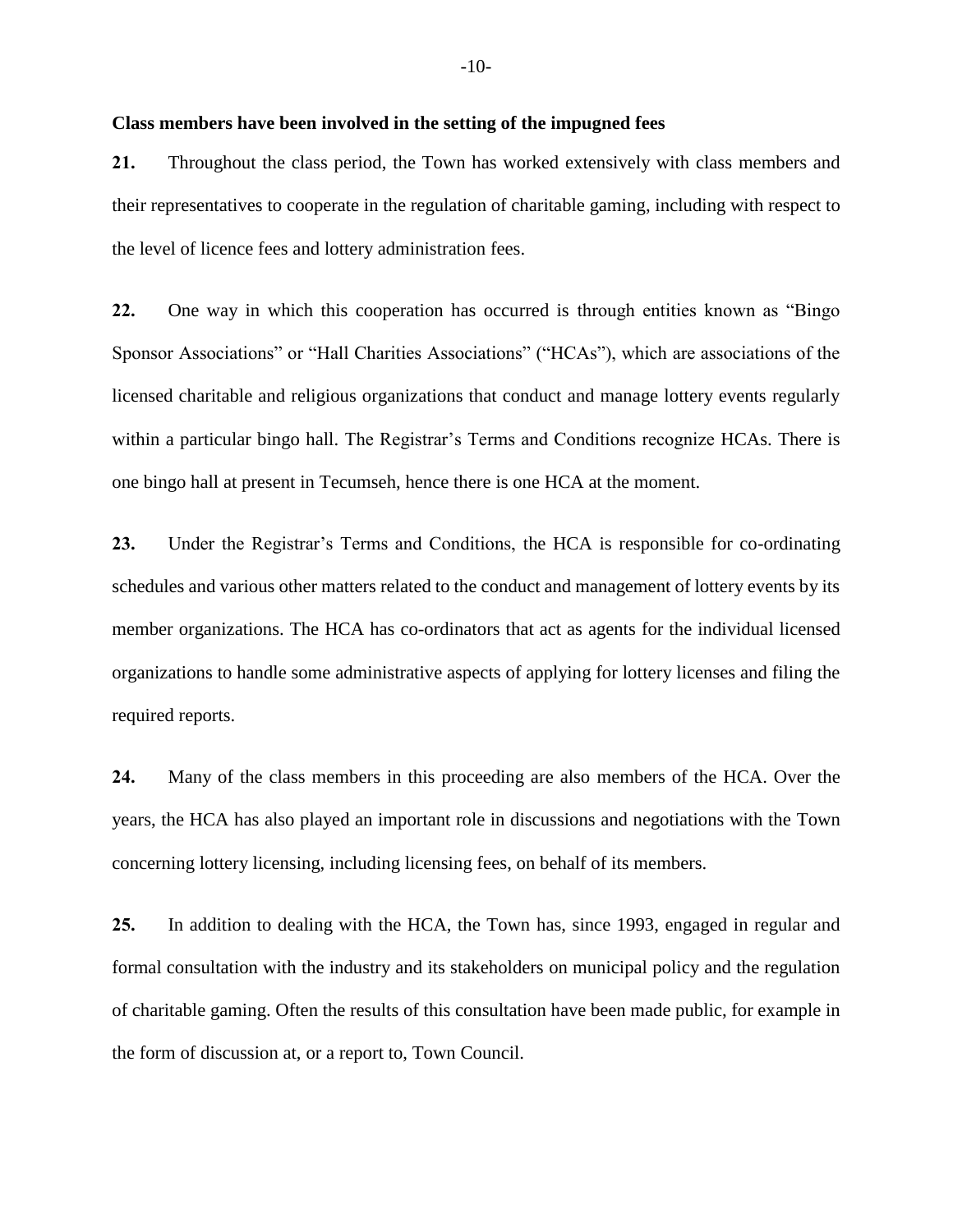**26.** In 2001-2002, increased border security as a result of 9/11 caused a precipitous decline in the Tecumseh bingo industry's fortunes. In response, the Town met with representatives from the bingo hall, and the hall owner/manager, for policy input and information-sharing, to support the bingo industry. One initiative was the reduction of the licensing fee to zero in 2003. After further consultation with the industry, the fee level was gradually raised from time to time.

**27.** In 2005, in response to the downward trend in attendance and revenues, the Registrar initiated a broad public consultation with the charitable gaming industry aimed at "modernizing" charitable gaming in Ontario. Representatives of the plaintiffs participated in this consultation process. The outcome of this process was the "New Revenue Model", under which the maximum licensing fee that municipalities could charge was set at \$165, rather than as a percentage of the prize board. Town Council set the fee at \$165 in 2007, where it remains to this day.

**28.** At all material times, it was open to the charities and their representatives to ask the Town for information or documentation pertaining to charitable gaming regulation, including with respect to the revenues and expenses associated with licence fees and lottery administration fees. Such a request could be made, most formally, by way of the *Municipal Freedom of Information and Protection of Privacy Act*, RSO 1990, c M.56. Financial information regarding revenue and expenses associated with the fees also appears in the Town's annual financial statements, budgets, and other documents, all published on the Town's website. All documentation that comes before Town Council (including staff reports), as well as minutes, are also available to the public online (save for privileged and *in camera* matters).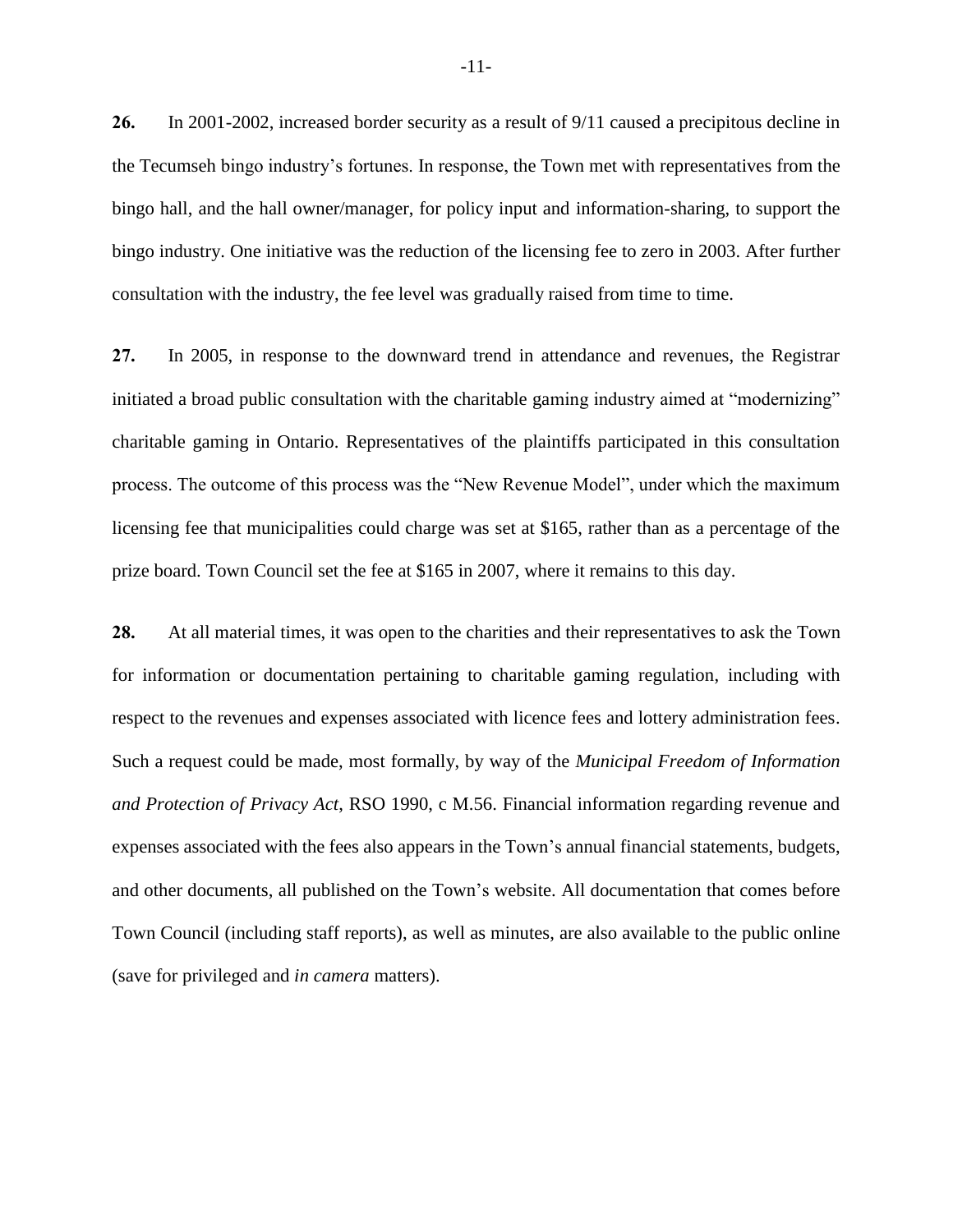**29.** Despite the availability of information relating to the quantum of fees and expenses, at no time until the commencement of this action has any charitable gaming participant taken issue with the legality of the fees.

**30.** Since the beginning of the class claims period in 1993, charitable and religious organizations in Tecumseh have generated millions of dollars from gaming.

#### **The impugned fees are not taxes**

**31.** The impugned fees are legally and constitutionally sound, and there is no basis in law to compel their repayment. In particular, the impugned fees are not, in pith and substance, taxes.

**32.** First, the impugned fees are not compulsory. Part of the legal definition of a tax is that it is compulsory and enforceable by law. Being able to operate a gaming event, pursuant to a licence, is a valuable privilege, not a right: charitable gaming is a highly sheltered, highly regulated industry with a significant potential for economic gain, and it is illegal subject to narrow exceptions. Charitable and religious organizations that do not wish to hold gaming events, or that feel the fees are too high, do not have to do so. They are perfectly free to engage in their charitable activities; they may (and do) raise revenue in countless other ways. They are also free to seek out charitable gaming in jurisdictions that may offer different licensing terms. Charities that chose to hold gaming events have paid money voluntarily in exchange for the valuable right to engage in a lucrative activity that is otherwise illegal (indeed, criminal); this is the very opposite of a tax. No nexus between revenues and costs is necessary in this scenario.

**33.** Alternatively, even if the fees are compulsory, they are still not taxes, because they are regulatory charges. They are regulatory charges because (1) there is at least one relevant regulatory scheme, and (2) the fees are connected to a regulatory scheme.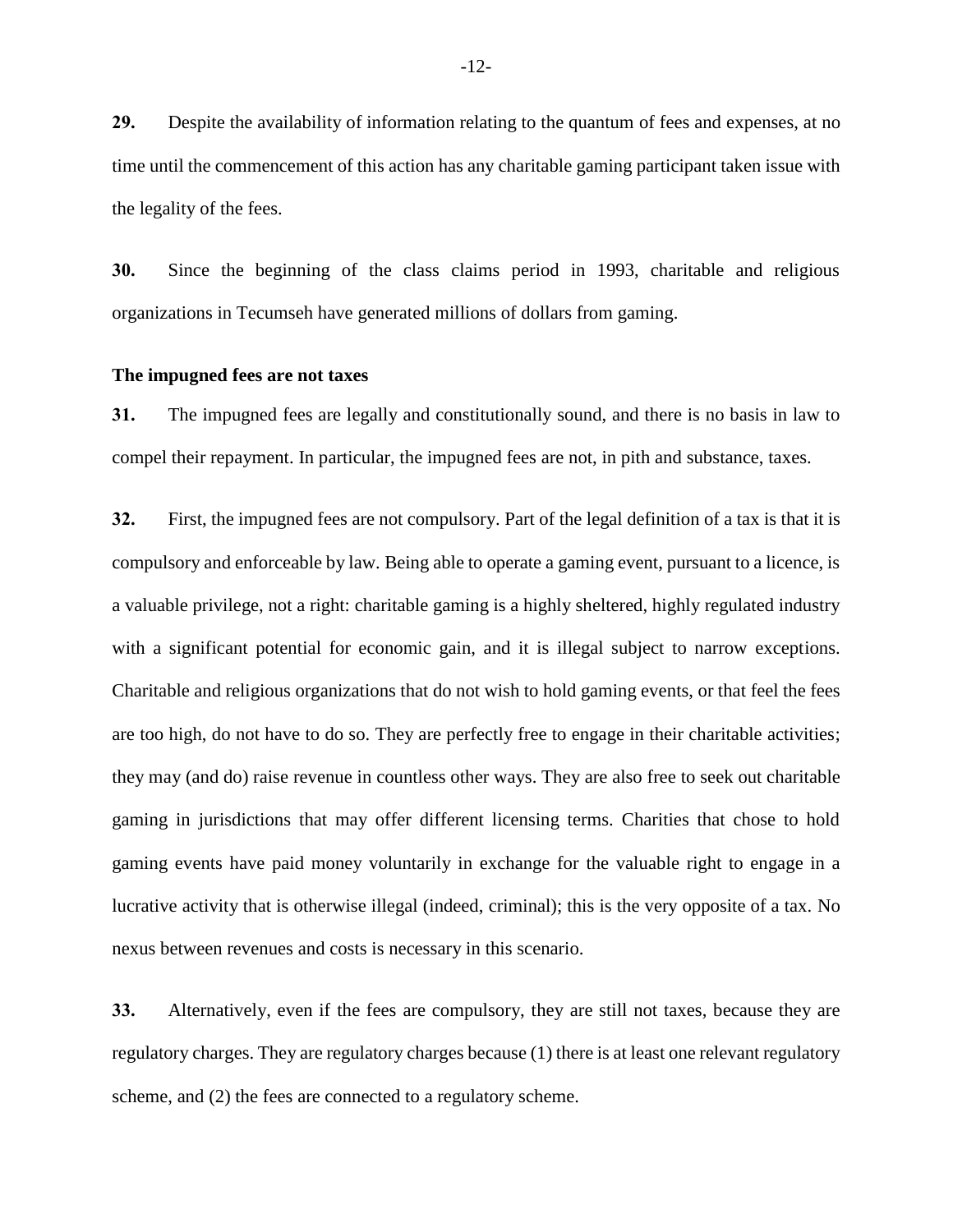**34.** The fees are a part of two regulatory schemes. First, they are part of the interjurisdictional regulation of gaming in Canada. The *Criminal Code* both criminalizes lottery schemes and enacts certain exceptions, one of which is charitable or religious gaming when licensed by a provincial Lieutenant Governor in Council. The provincial legislature has also regulated gaming. Second, because municipalities either license or facilitate licensing, the licensing is part of the entire scheme of municipal regulation.

**35.** Both of these schemes meet the legal definition of a regulatory scheme. They are complete, complex, and detailed codes of regulation. They have regulatory purposes that seek to affect behaviour. They have costs of regulation. Both involve a relationship between the person being regulated and the regulating body or bodies under which the person being regulated either benefits from or causes the need for the regulation. Namely:

- (a) The federal-provincial regulatory scheme is necessary, in part, because of the presence of charities and religious organizations that wish to hold gaming events;
- (b) The municipal regulatory scheme benefits those organizations because any aspect of the operation of the municipality that makes it more attractive to residents, workers, visitors, and businesses increases the class members' potential donor base; and
- (c) The municipal regulatory scheme further benefits those organizations because it enhances the gaming experience through inspections and other quality control measures.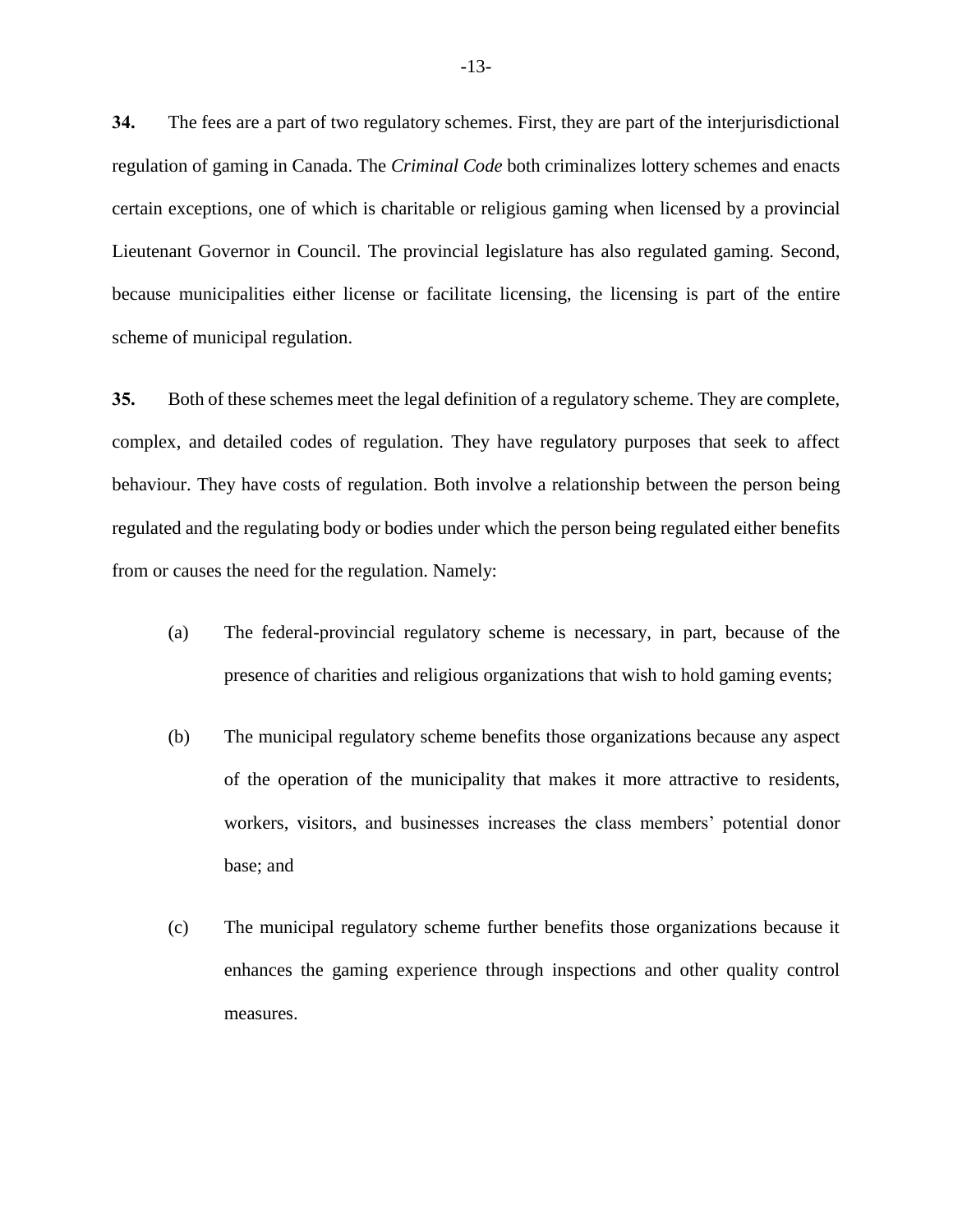**36.** The fees are connected or adhesive to both regulatory schemes. This occurs either where the fees have a regulatory purpose or where they are tied to the costs of the scheme. Both of these individually sufficient conditions are present in this case.

**37.** First, the fees themselves have a regulatory purpose (in fact, more than one purpose) in each scheme. The fees are part of a scheme to ration gaming and control the level of gaming in society. They also ensure that those who wish to hold lucrative gaming events pay an amount that is a proxy for the value of that benefit. And they ensure that some part of the proceeds of gaming is directed to the public good, which among other things mitigates the social costs and problems associated with the presence of gaming. These are all purposes of both applicable regulatory schemes. Again, no nexus between revenues and costs is necessary in this scenario.

**38.** Alternatively, the fees are connected to the regulatory schemes because the revenues generated by the fees are tied to the costs of each scheme:

- (a) The revenues generated by the fees are far below the total costs of Canada's federal-provincial gaming regulation scheme;
- (b) The revenues generated by the fees are also far below the costs of the municipal regulatory scheme. According to the Town's approved 2016 budget, the Town's total expenses in 2015 were approximately \$23.8 million. The total revenue for "lottery licences" was approximately \$185,000;
- (c) Further and in the alternative, the revenues from the fees do not exceed the costs of gaming, including its numerous indirect and social costs.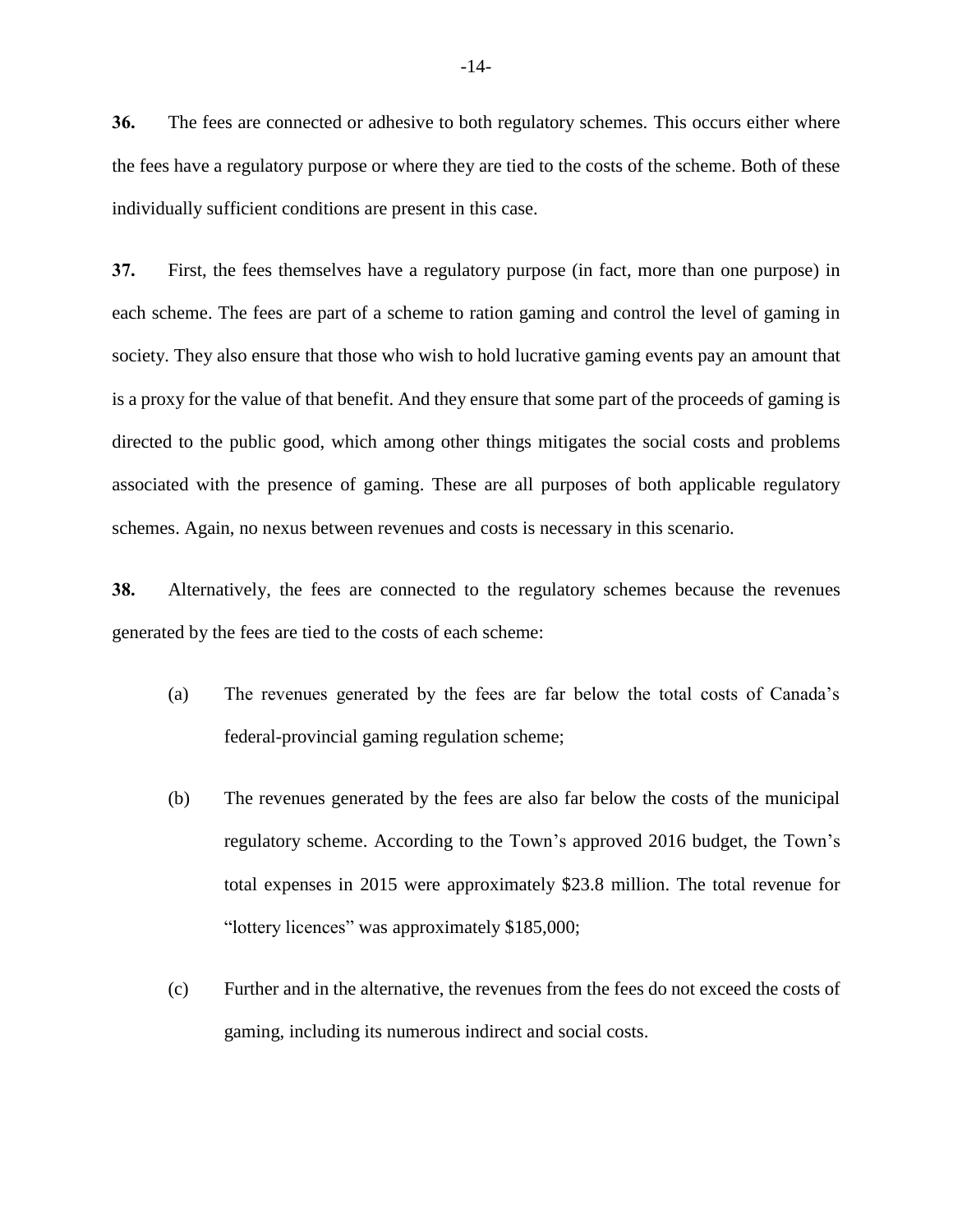**39.** In the further alternative, the impugned fees are a proprietary charge. By virtue of the *Criminal Code* and the various orders-in-council, the Town has the right to issue licences and to facilitate applications for AGCO licences. It is entitled to dispose of that right on commercial terms.

**40.** The impugned fees are therefore not compulsory, and they, in any event, constitute a regulatory charge, or alternatively a proprietary charge. In all cases, the fees are not taxes and can be levied without express legislation.

**41.** The Town denies that it or its representatives were ever aware, as is alleged, that the impugned fees were actually in law taxes, or that they were improper in any way. At all times the Town and its representatives believed that the impugned fees were legally valid and entirely appropriate, as is the case.

#### **No unjust enrichment**

**42.** The plaintiffs make allegations of unjust enrichment at paragraphs 15-18 of the Statement of Claim. In response to those allegations, the Town pleads as follows:

**43. No enrichment**: The Town has not been enriched by the impugned fees. Indeed, as pleaded above, there is a nexus between the revenue from the fees and a regulatory scheme.

**44. No deprivation**: There is no corresponding deprivation of the plaintiffs. In exchange for the impugned fees, the plaintiffs and other class members received a valuable commercial privilege, to which they had no legal entitlement but for the licence granted, and from which they have enjoyed significant financial gains over the years. Moreover, the revenues, when spent by the Town, have benefitted the plaintiffs and the class members, both directly and indirectly. They have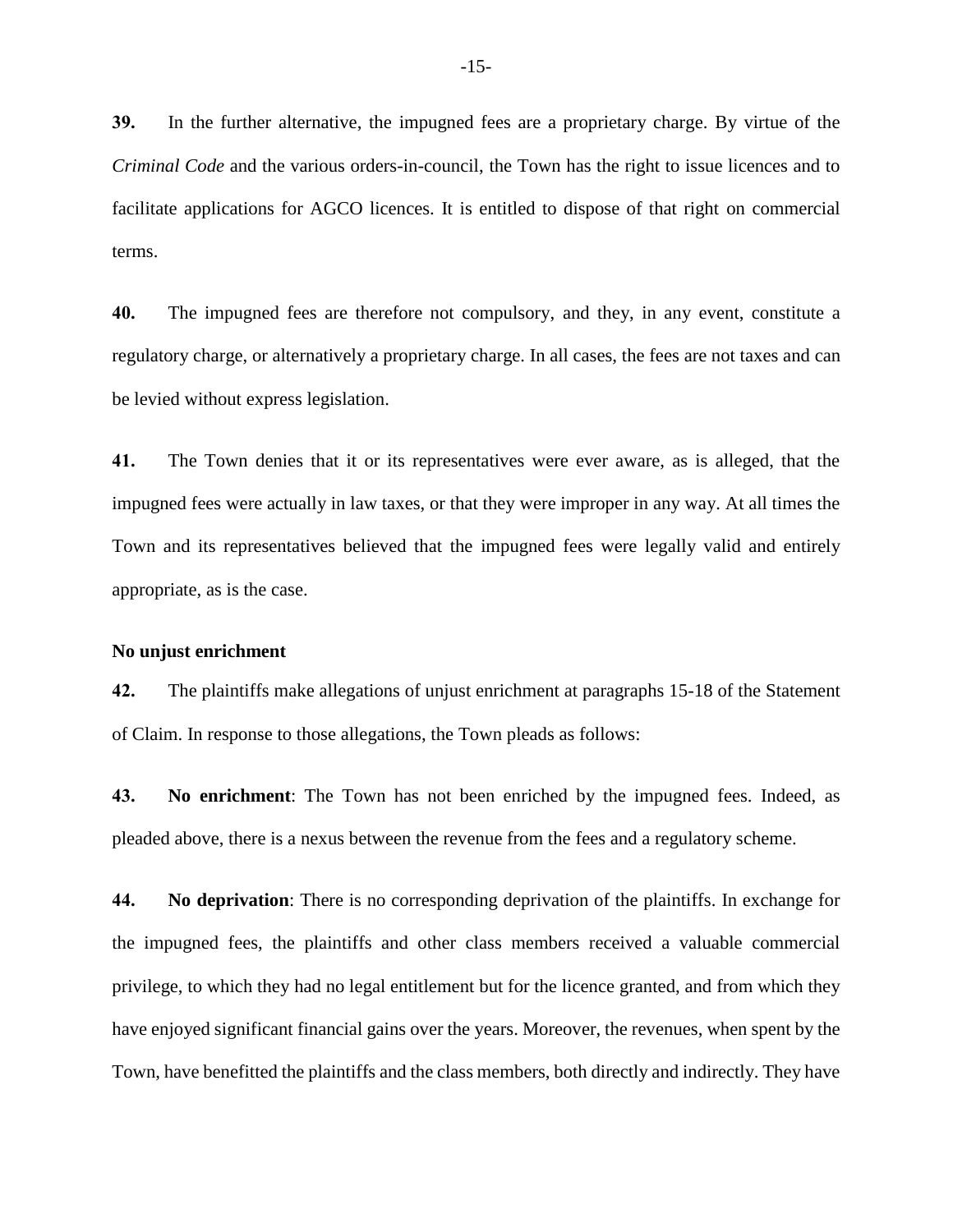been spent for the general good of the Tecumseh community, and thereby enhanced the size and quality of the player base and the donor base. They have been spent to better regulate gaming events themselves and thereby attract more gaming dollars. They have also been spent to enhance municipal facilities that many class members use to conduct community activities (e.g. arenas and gyms for children's sports).

**45. Juristic reason**: Even if there is an enrichment and a corresponding deprivation, there is a juristic reason, namely, the statutory and regulatory framework allowing municipalities to charge licensing fees and licensing administration fees. Another eligible juristic reason is the linkage, set out above, between the impugned fees and a regulatory scheme. The plaintiffs voluntarily elected to engage in this activity knowing the fees involved and the economic benefits they would reap.

**46. Change of position**: Even if there was no juristic reason for the enrichment, it would still be unjust to require the Town to make restitution. The Town received the revenue, in most cases, long before this action was commenced. Since the Town operates on a balanced-budget basis, it has adjusted its expenditures to take into account the available revenue. Hence, in each year since the impugned fees were received, the Town has changed its position by using the revenue to provide additional municipal services that it would not have provided, had it not received that revenue.

#### **Claims in respect of fees paid outside the basic limitation period are statute-barred**

 $\overline{a}$ 

**47.** This action was commenced on October 24, 2008. As certified, it seeks restitution of fees paid since October 24, 1993.<sup>4</sup> The class has been divided into two subclasses, one consisting of

 $<sup>4</sup>$  The individual plaintiffs also claim in relation to fees paid after January 1, 1990. This claim is barred by the ultimate</sup> limitation period in s. 15 of the *Limitations Act, 2002*. The Court of Appeal for Ontario has ruled that the class proceeding cannot raise claims in relation to fees paid before October 24, 1993.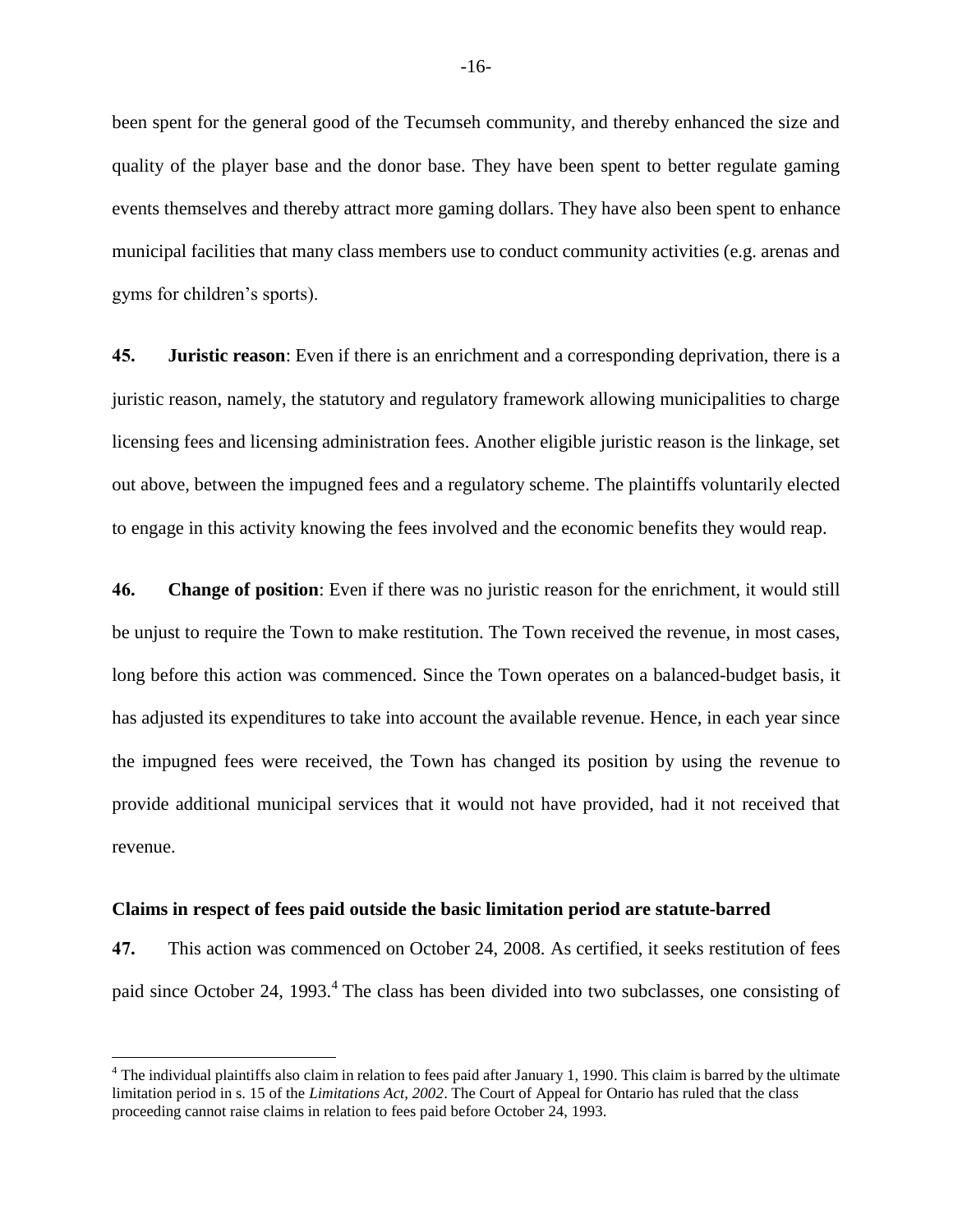those whose claims are not *prima facie* time-barred by the two-year basic limitation period in the *Limitations Act, 2002* (i.e. in respect of fees paid (a) between October 24, 2002 and December 31,  $2003<sup>5</sup>$  and (b) October 24, 2006, and following), and one consisting of those whose claims are *prima facie* time-barred (i.e. all other claims).

**48.** The Town pleads that claims in the *prima facie* time-barred subclass are, in fact, barred by ss. 4 and 5 of the *Limitations Act, 2002*. The class members are presumed to have discovered their claims when they paid the fees in question, and they cannot rebut that presumption.

**49.** Class members have always been aware that they were paying a fee. There has always been at least a potential legal question: is that fee properly characterized as a tax or a regulatory charge? A reasonable charity would have always been aware of that question, and, thus, of the claim that is advanced in this action.

**50.** Further, the facts that the plaintiffs plead in their statement of claim in support of their assertion that the impugned fees are actually taxes were all readily ascertainable more than two years before they commenced this action. In particular, the plaintiffs' own position in this action is that the dollar amounts of the revenues from the impugned fees and of the costs of operating the licensing scheme were disclosed in documents such as Tecumseh's approved operating budgets.

**51.** In addition, the class members were aware or could have been aware, directly or indirectly, of the facts now said to give rise to the claim through the extensive consultation between the Town and the bingo industry about the level of the impugned fees (pleaded above).

 $\overline{a}$ 

<sup>5</sup> Preserved by the transition provisions in the *Limitations Act, 2002*.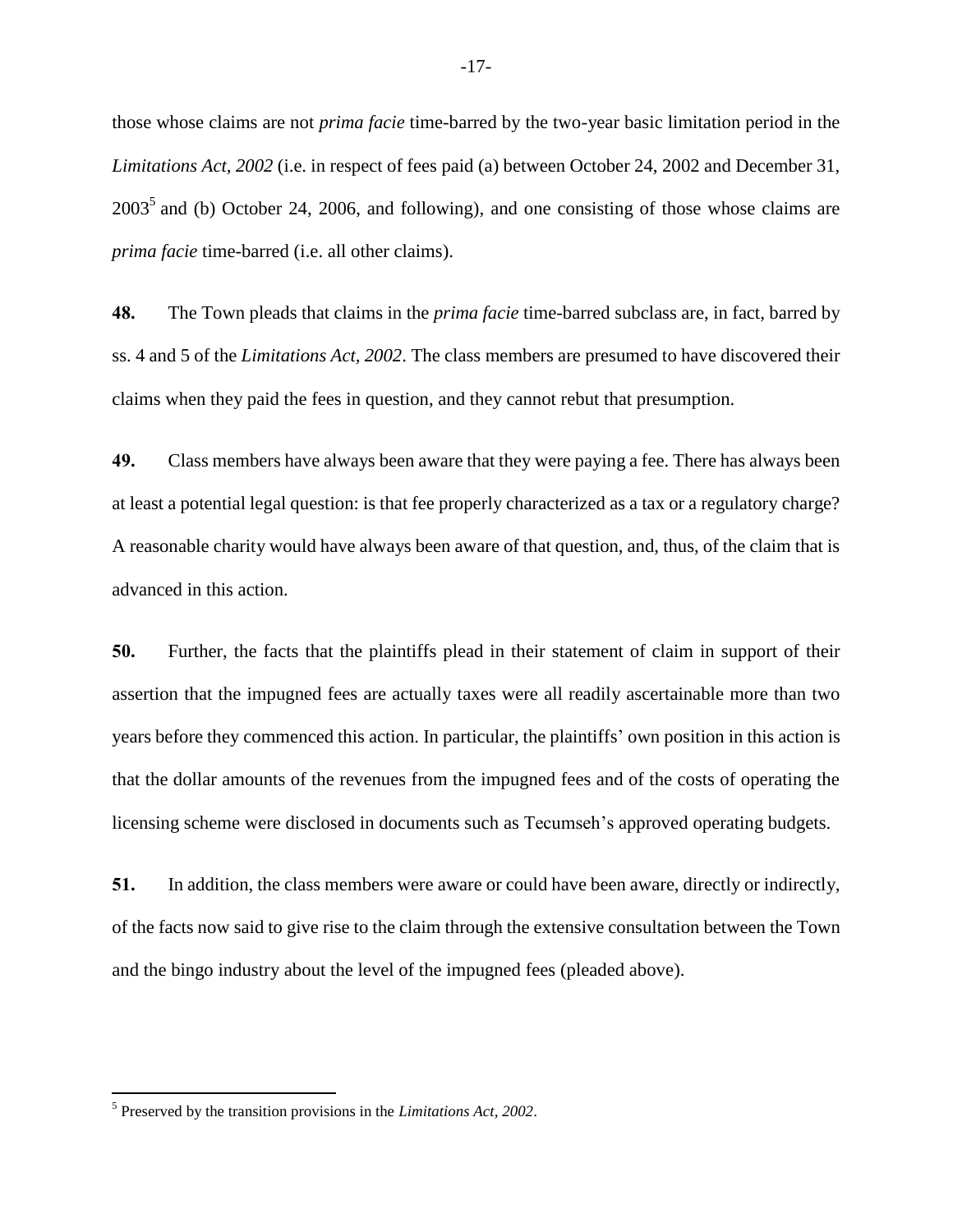**52.** Even if legal or other expert advice was necessary for the class members to realize that they had a potential claim, they should have obtained such advice promptly.

**53.** The plaintiffs make the bald allegation that the Town "concealed" the true nature of the impugned fees, and this rendered the claim non-discoverable. (Since commencing the action, the plaintiffs have disavowed any claim under the equitable doctrine of fraudulent concealment.) However, the acts of which the plaintiffs complain cannot be considered to have concealed anything material from the plaintiffs and other similarly situated class members:

- (a) Simply stating that a fee is authorized by the *Criminal Code*, or by an order-in-council of the Lieutenant-Governor, does not amount to concealment.
- (b) Similarly, characterizing the impugned fees as "fees" in by-laws or other publication is not concealment. At most, it is a legal statement (which, in any event, was accurate, as discussed above).
- (c) Holding *in camera* meetings at which the impugned fees were discussed does not constitute concealment.

**54.** Indeed, the Town has always been transparent about the circumstances under which the valuable lottery licences were made available. The plaintiffs were either always aware of the facts about which they now complain, or they simply failed to turn their minds to them. The latter cannot constitute concealment or non-discoverability.

#### **Laches, acquiescence, and estoppel**

**55.** The Town relies on the equitable doctrines of laches, acquiescence, and estoppel.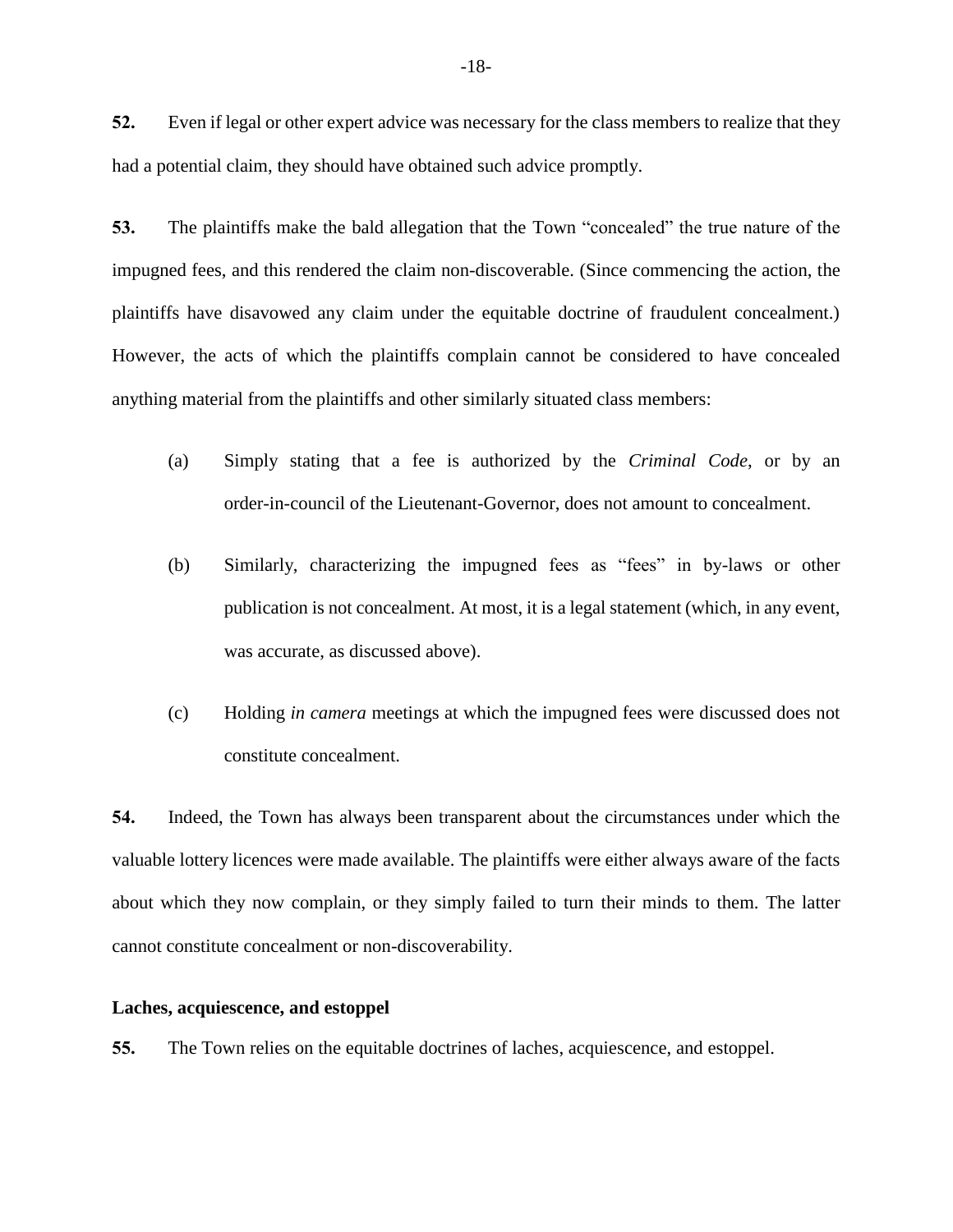**56.** The plaintiffs have not prosecuted its claim without undue delay. The plaintiffs and other class members have acquiesced in the current and past levels of the impugned fees, in particular by participating in consultations over the years on the fees themselves. They have implicitly or expressly represented to the Town that they accept the fees, both as valid and in their quantum. And the Town has reasonably relied on that acquiescence by doing things that it would not have done had it believed that its entitlement to the revenues was in any doubt, namely: (1) making additional expenditures that it would not have otherwise made and (2) destroying documents pursuant to general document retention and destruction policies that it did not know might be relevant to a potential claim against it. Documents that have been so destroyed include "correspondence and applications pertaining to Lottery", "Lottery reports and licences", and "approval files for lottery organizations".

#### **Standing**

**57.** Many of the class members are unincorporated associations, defunct or non-existent corporations or partnerships, or for other reasons within the knowledge of each such class member, have no legal existence or capacity to sue or be sued. As such, these class members have no standing to commence this action and have no right, in any event, to recover any alleged losses through the mechanism of a class proceeding.

#### **Conclusion**

- **58.** The defendant asks that this action be dismissed with costs.
- **59.** The defendant agrees that, if a trial of this action is necessary, it should be held at Windsor.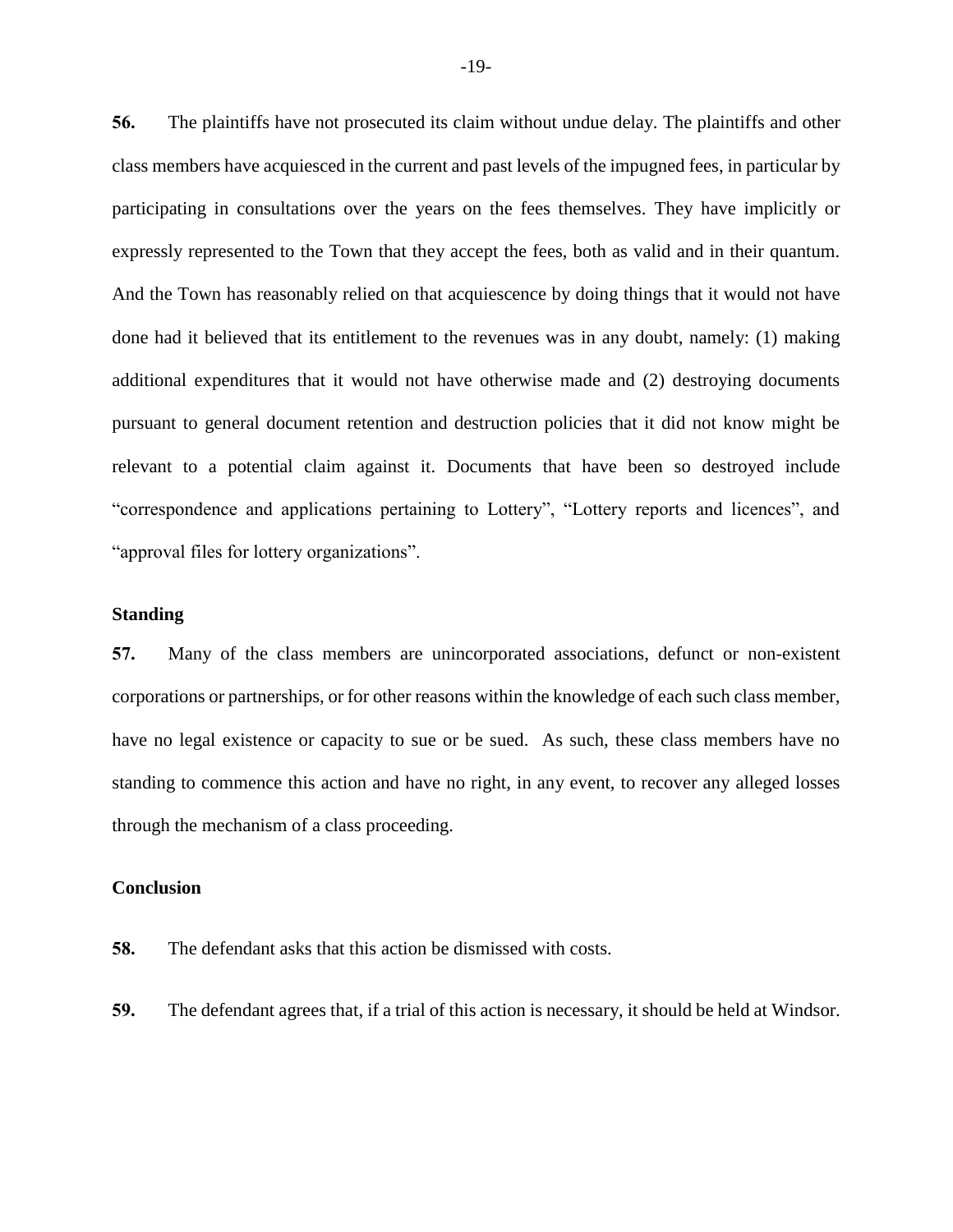## March 14, 2017 **STOCKWOODS LLP**

**Barristers** Toronto-Dominion Centre TD North Tower 77 King Street West, Suite 4130, PO Box 140 Toronto ON M5K 1H1

#### **Brendan van Niejenhuis** (LSUC# 46752J)

Tel: 416-593-2487 brendanvn@stockwoods.ca

# **Fredrick Schumann** (LSUC# 59377L)<br>Tel: 416-593-2490

Tel: 416-593-2490 fredricks@stockwoods.ca

Tel: 416-593-7200 Fax: 416-593-9345

Lawyers for the defendant

#### TO: **LERNERS LLP**

Barristers & Solicitors 85 Dufferin Avenue P.O. Box 2335 London ON N6A 4G4

Peter W. Kryworuk (LSUC# 24513N)

Tel: 519-672-4510 Fax: 519-672-2044

Lawyers for the plaintiffs